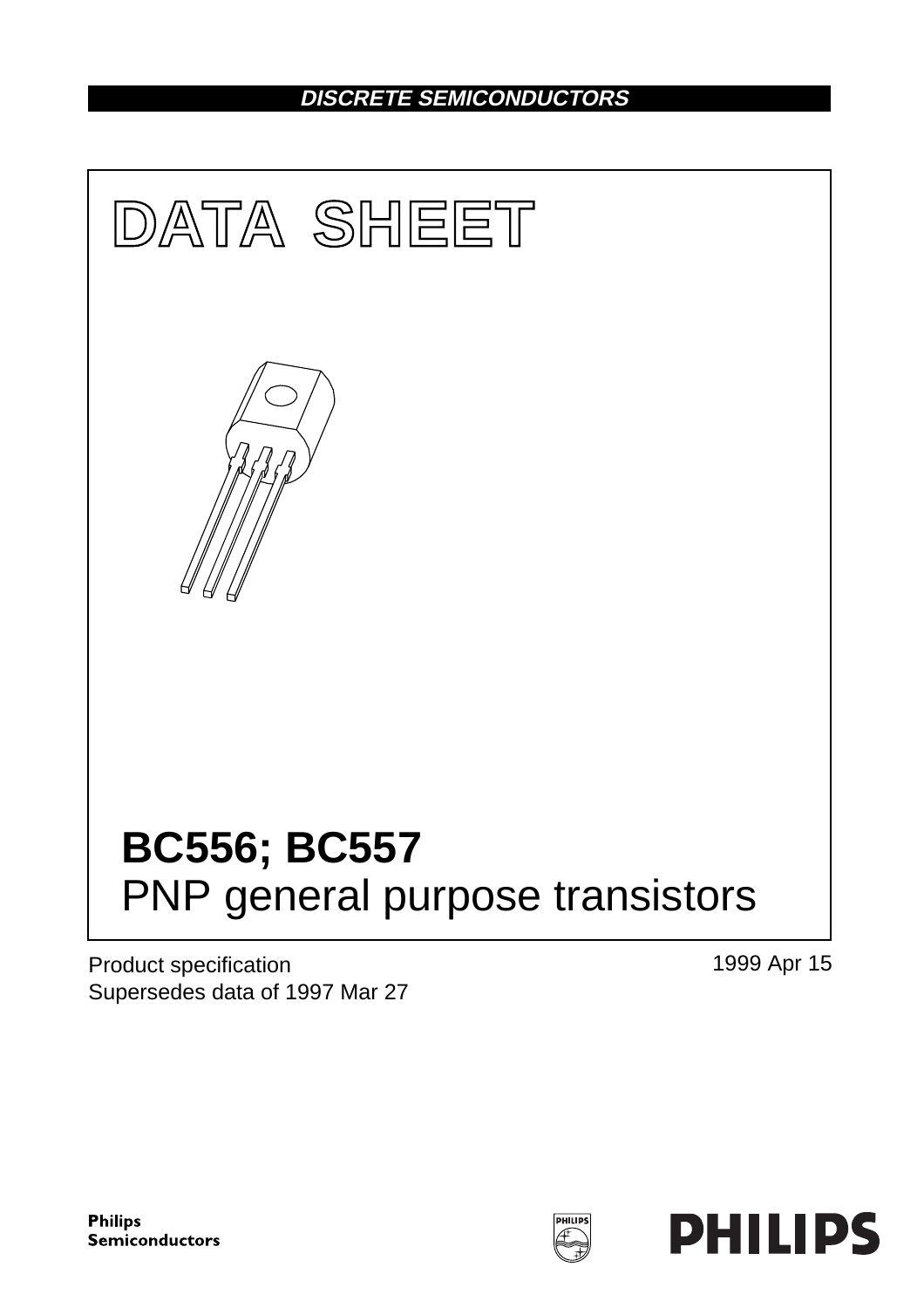## **PNP general purpose transistors BC556; BC557**

## **FEATURES**

- Low current (max. 100 mA)
- Low voltage (max. 65 V).

### **APPLICATIONS**

• General purpose switching and amplification.

### **DESCRIPTION**

PNP transistor in a TO-92; SOT54 plastic package. NPN complements: BC546 and BC547.

## **PINNING**

| <b>PIN</b> | <b>DESCRIPTION</b> |  |
|------------|--------------------|--|
|            | emitter            |  |
|            | base               |  |
| З          | collector          |  |



## **LIMITING VALUES**

In accordance with the Absolute Maximum Rating System (IEC 134).

| <b>SYMBOL</b>               | <b>PARAMETER</b>              | <b>CONDITIONS</b>    | MIN.                             | MAX.   | <b>UNIT</b>       |
|-----------------------------|-------------------------------|----------------------|----------------------------------|--------|-------------------|
| V <sub>CBO</sub>            | collector-base voltage        | open emitter         |                                  |        |                   |
|                             | <b>BC556</b>                  |                      | —                                | $-80$  | ν                 |
|                             | <b>BC557</b>                  |                      |                                  | $-50$  | V                 |
| V <sub>CEO</sub>            | collector-emitter voltage     | open base            |                                  |        |                   |
|                             | <b>BC556</b>                  |                      | $\overbrace{\phantom{12322111}}$ | $-65$  | ν                 |
|                             | <b>BC557</b>                  |                      |                                  | $-45$  | ν                 |
| V <sub>EBO</sub>            | emitter-base voltage          | open collector       | $\overline{\phantom{m}}$         | $-5$   | $\vee$            |
| $I_{\rm C}$                 | collector current (DC)        |                      |                                  | $-100$ | mA                |
| $I_{CM}$                    | peak collector current        |                      |                                  | $-200$ | mA                |
| <b>I</b> <sub>BM</sub>      | peak base current             |                      |                                  | $-200$ | mA                |
| $P_{\text{tot}}$            | total power dissipation       | $T_{amb} \leq 25 °C$ | —                                | 500    | mW                |
| $T_{\text{stg}}$            | storage temperature           |                      | $-65$                            | $+150$ | $^\circ \text{C}$ |
| T <sub>i</sub>              | junction temperature          |                      | —                                | 150    | $^{\circ}C$       |
| $\mathsf{T}_{\mathsf{amb}}$ | operating ambient temperature |                      | $-65$                            | $+150$ | $^{\circ}C$       |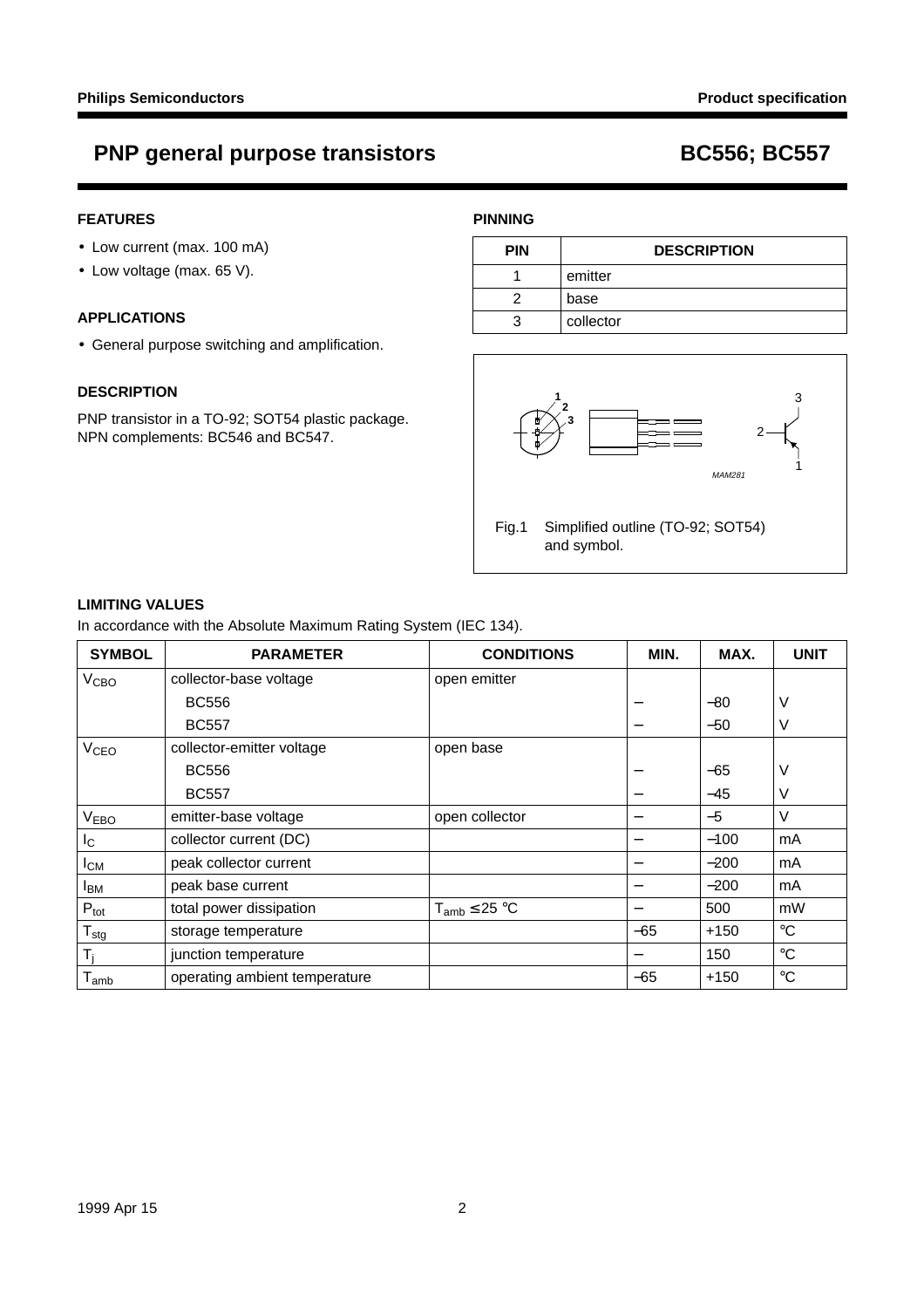## **THERMAL CHARACTERISTICS**

| <b>SYMBOL</b> | <b>PARAMETER</b>                            | <b>CONDITIONS</b> | <b>VALUE</b> | UNIT |  |
|---------------|---------------------------------------------|-------------------|--------------|------|--|
| $R_{th i-a}$  | thermal resistance from junction to ambient | note 1            | 250          | K/W  |  |

### **Note**

1. Transistor mounted on an FR4 printed-circuit board.

## **CHARACTERISTICS**

 $T_i = 25$  °C unless otherwise specified.

| <b>SYMBOL</b>      | <b>PARAMETER</b>                        | <b>CONDITIONS</b>                                                                        | MIN.                     | TYP.                     | MAX.                     | <b>UNIT</b> |
|--------------------|-----------------------------------------|------------------------------------------------------------------------------------------|--------------------------|--------------------------|--------------------------|-------------|
| <b>I</b> CBO       | collector cut-off current               | $I_E = 0$ ; $V_{CB} = -30$ V                                                             | $\overline{\phantom{0}}$ | $-1$                     | $-15$                    | nA          |
|                    |                                         | $I_E = 0$ ; $V_{CB} = -30$ V; $T_i = 150$ °C                                             | $\qquad \qquad -$        | $\overline{\phantom{0}}$ | $-4$                     | μA          |
| $I_{EBO}$          | emitter cut-off current                 | $I_C = 0$ ; $V_{EB} = -5$ V                                                              | $\overline{\phantom{0}}$ | $\overline{\phantom{0}}$ | $-100$                   | nA          |
| $h_{FE}$           | DC current gain                         | $I_C = -2$ mA; $V_{CF} = -5$ V;<br>see Figs 2, 3 and 4                                   |                          |                          |                          |             |
|                    | <b>BC556</b>                            |                                                                                          | 125                      |                          | 475                      |             |
|                    | <b>BC557</b>                            |                                                                                          | 125                      |                          | 800                      |             |
|                    | <b>BC556A</b>                           |                                                                                          | 125                      |                          | 250                      |             |
|                    | <b>BC556B; BC557B</b>                   |                                                                                          | 220                      |                          | 475                      |             |
|                    | <b>BC557C</b>                           |                                                                                          | 420                      |                          | 800                      |             |
| $V_{CEsat}$        | collector-emitter saturation<br>voltage | $I_C = -10$ mA; $I_B = -0.5$ mA                                                          | $\overline{\phantom{0}}$ | $-60$                    | $-300$                   | mV          |
|                    |                                         | $I_C = -100$ mA; $I_B = -5$ mA                                                           | $\qquad \qquad -$        | $-180$                   | $-650$                   | mV          |
| V <sub>BEsat</sub> | base-emitter saturation voltage         | $I_C = -10$ mA; $I_B = -0.5$ mA; note 1                                                  | $\overline{\phantom{0}}$ | $-750$                   | $\overline{\phantom{0}}$ | mV          |
|                    |                                         | $I_C = -100$ mA; $I_B = -5$ mA; note 1                                                   | $\qquad \qquad -$        | $-930$                   | $\overline{\phantom{0}}$ | mV          |
| $V_{BE}$           | base-emitter voltage                    | $I_C = -2$ mA; $V_{CE} = -5$ V; note 2                                                   | $-600$                   | $-650$                   | $-750$                   | mV          |
|                    |                                         | $I_C = -10$ mA; $V_{CF} = -5$ V; note 2                                                  | $\equiv$                 | $\qquad \qquad -$        | $-820$                   | mV          |
| $C_c$              | collector capacitance                   | $I_E = I_e = 0$ ; $V_{CB} = -10$ V; f = 1 MHz                                            | $\equiv$                 | 3                        |                          | pF          |
| $C_{e}$            | emitter capacitance                     | $I_C = I_c = 0$ ; $V_{EB} = -0.5$ V; f = 1 MHz                                           | $\equiv$                 | 10                       | $\overline{\phantom{0}}$ | pF          |
| $f_T$              | transition frequency                    | $I_C = -10$ mA; $V_{CE} = -5$ V; f = 100 MHz                                             | 100                      | $\overline{\phantom{0}}$ | $\qquad \qquad -$        | <b>MHz</b>  |
| F                  | noise figure                            | $I_C = -200 \mu A$ ; $V_{CE} = -5 V$ ; R <sub>S</sub> = 2 kΩ;<br>$f = 1$ kHz; B = 200 Hz | $\overline{\phantom{0}}$ | $\overline{2}$           | 10                       | dB          |

## **Notes**

1. V<sub>BEsat</sub> decreases by about −1.7 mV/K with increasing temperature.

2. V<sub>BE</sub> decreases by about −2 mV/K with increasing temperature.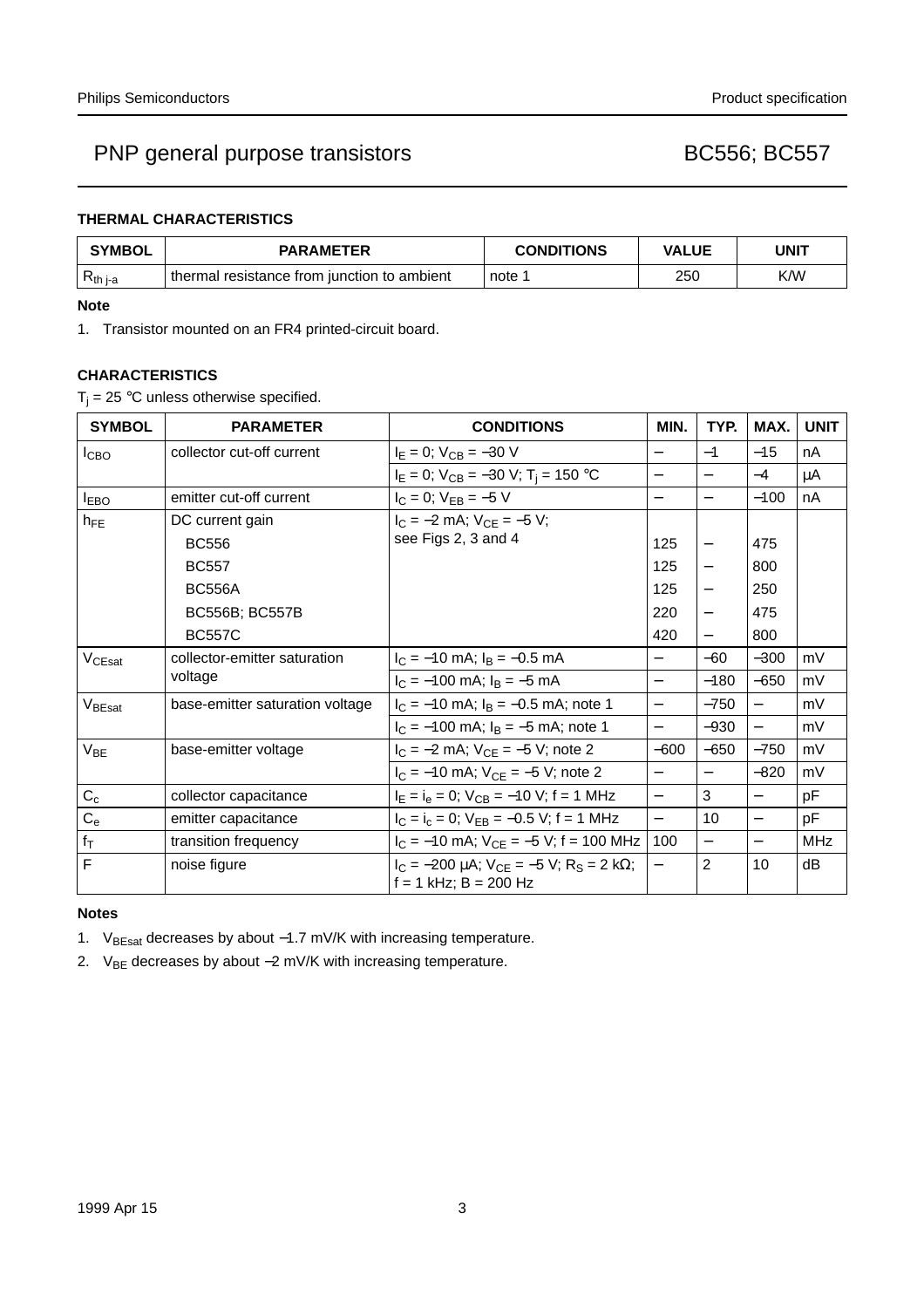

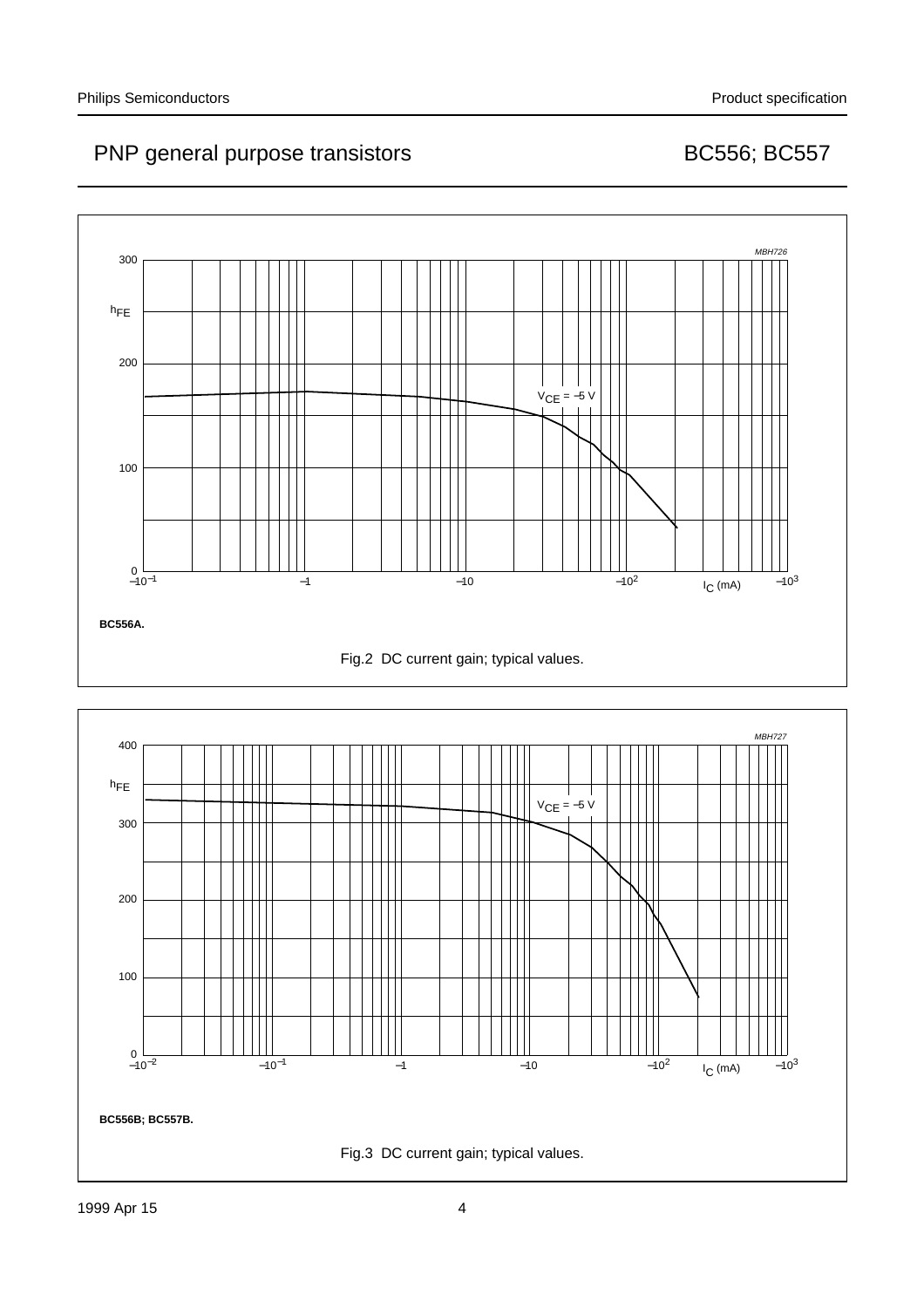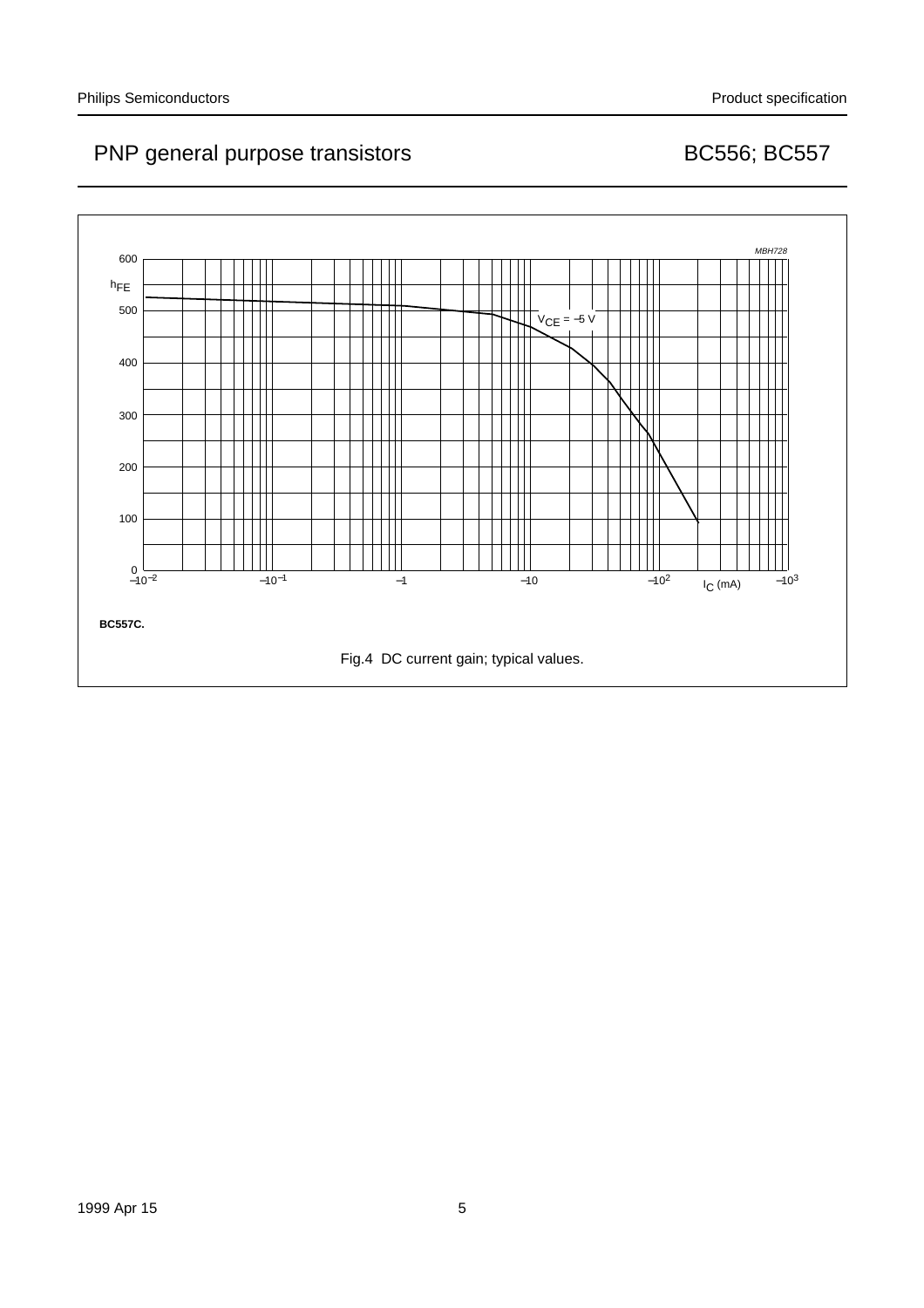## **PACKAGE OUTLINE**



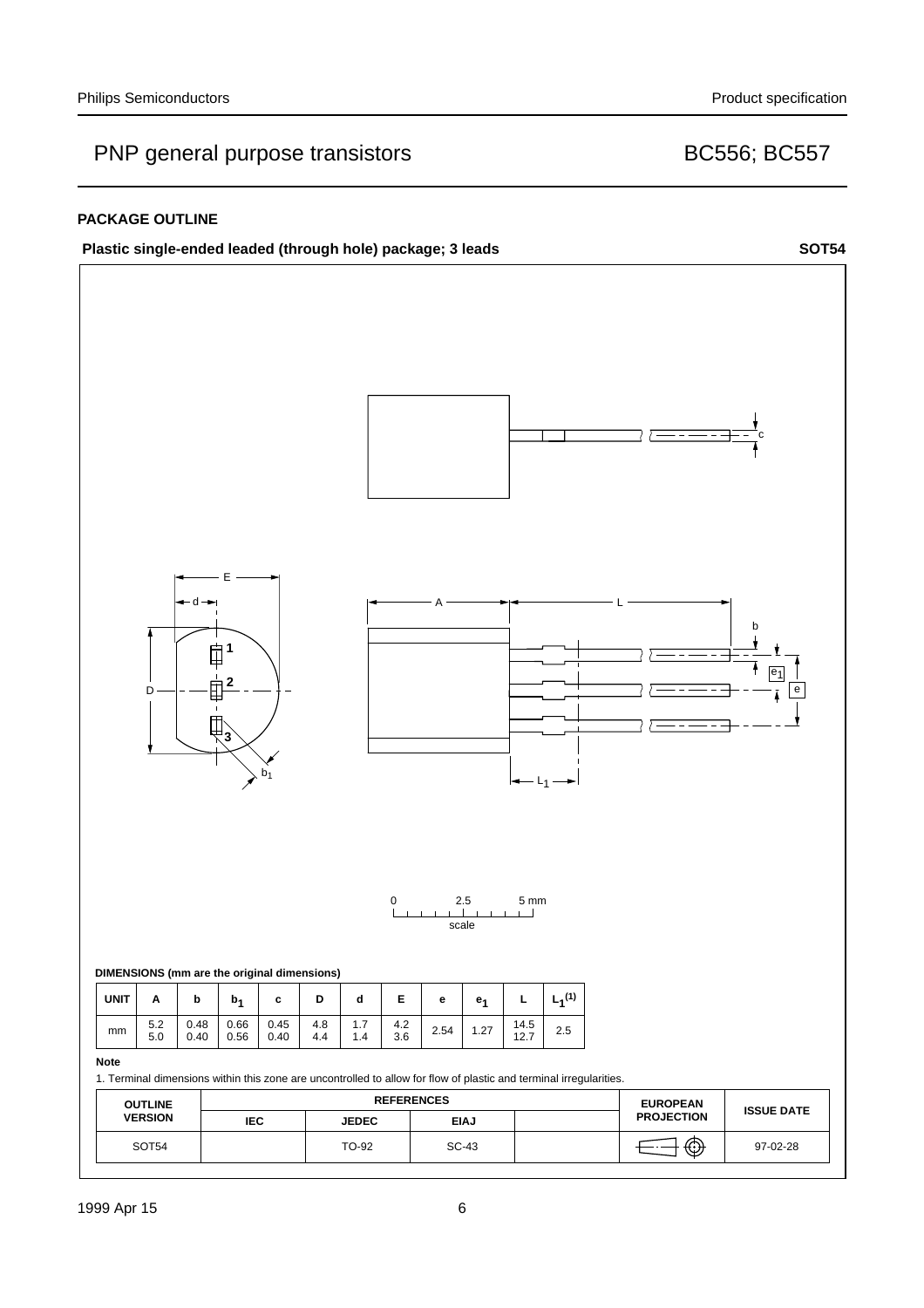### **DEFINITIONS**

| Data sheet status                                                                                                                                                                                                                                                                                                                                                                                                                                                  |                                                                                       |  |  |  |
|--------------------------------------------------------------------------------------------------------------------------------------------------------------------------------------------------------------------------------------------------------------------------------------------------------------------------------------------------------------------------------------------------------------------------------------------------------------------|---------------------------------------------------------------------------------------|--|--|--|
| Objective specification                                                                                                                                                                                                                                                                                                                                                                                                                                            | This data sheet contains target or goal specifications for product development.       |  |  |  |
| Preliminary specification                                                                                                                                                                                                                                                                                                                                                                                                                                          | This data sheet contains preliminary data; supplementary data may be published later. |  |  |  |
| Product specification                                                                                                                                                                                                                                                                                                                                                                                                                                              | This data sheet contains final product specifications.                                |  |  |  |
| <b>Limiting values</b>                                                                                                                                                                                                                                                                                                                                                                                                                                             |                                                                                       |  |  |  |
| Limiting values given are in accordance with the Absolute Maximum Rating System (IEC 134). Stress above one or<br>more of the limiting values may cause permanent damage to the device. These are stress ratings only and operation<br>of the device at these or at any other conditions above those given in the Characteristics sections of the specification<br>is not implied. Exposure to limiting values for extended periods may affect device reliability. |                                                                                       |  |  |  |
| <b>Application information</b>                                                                                                                                                                                                                                                                                                                                                                                                                                     |                                                                                       |  |  |  |
| Where application information is given, it is advisory and does not form part of the specification.                                                                                                                                                                                                                                                                                                                                                                |                                                                                       |  |  |  |

### **LIFE SUPPORT APPLICATIONS**

These products are not designed for use in life support appliances, devices, or systems where malfunction of these products can reasonably be expected to result in personal injury. Philips customers using or selling these products for use in such applications do so at their own risk and agree to fully indemnify Philips for any damages resulting from such improper use or sale.